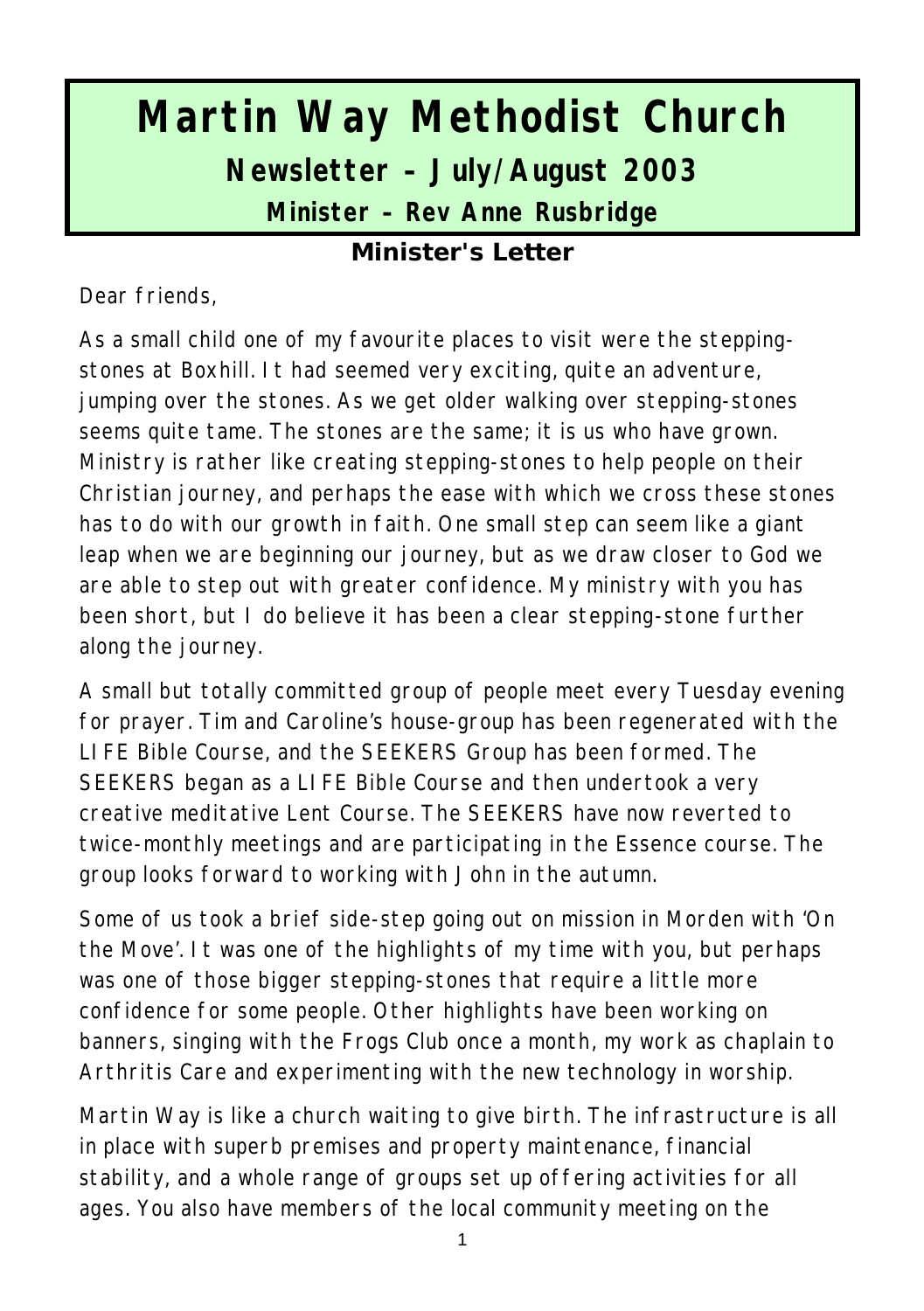premises every day providing exciting mission opportunities on your own doorstep. Wait expectantly with anticipation for all the Lord will do with you. I pray from the depth of my heart that you will be richly blessed by John's ministry amongst you, and that in the power of the Holy Spirit you will be skipping across those stones as you grow in faith and confidence. May God bless you in all you do. Thank you for sharing this part of your journey with me, for it has changed the course of my journey.

Mike sends greetings and thanks you for your support over the last three years. He may even meet up with some of you at next year's Christian Aid walk. We will hold you all in prayer as we move on to Upper Norwood and a new stage in ministry.

Every blessing, Anne

## **Christian Aid 2003**

Christian Aid 2003 started with the mini flower display and Sweet and Low concert that raised £586-44. On the Sunday we were privileged to have Peter West as our preacher. This set the tone for an exciting week that incorporated the door-to-door collection in the roads for which Martin Way is responsible. The weather was mixed this year, but all roads were covered and we managed to raise £1,046.66 that was about £100 more than last year.

The week ended with the Christian Aid Walk called 'Circle the City' which started at Wesley's Chapel. Lesley and Mike Mortley, Maralyn and Tony Loft, Gwen Wildman, Bob Hamblin, Derek Heaton and Mike Rusbridge took part and under a cloudy sky left Wesley's Chapel at 2 pm. The first part of the walk took us through the City on to All Hallows-by-the-Tower where we stopped for refreshment. Down Tower Hill, along the Thames which we crossed at London Bridge to Southwark Cathedral, Bankside and back over the Thames by Southwark Bridge. Back into the City with a further refreshment stop at St. Botolph-without-Aldersgate and then the home run to Wesley's Chapel. It took just under three hours and the rain held off.

It was a very pleasant walk. The sponsorship from the walk raised £641 that makes the total raised £2,274.10.

My thanks to everyone involved in Christian Aid this year. It was a very enjoyable time.

*Mike Rusbridge*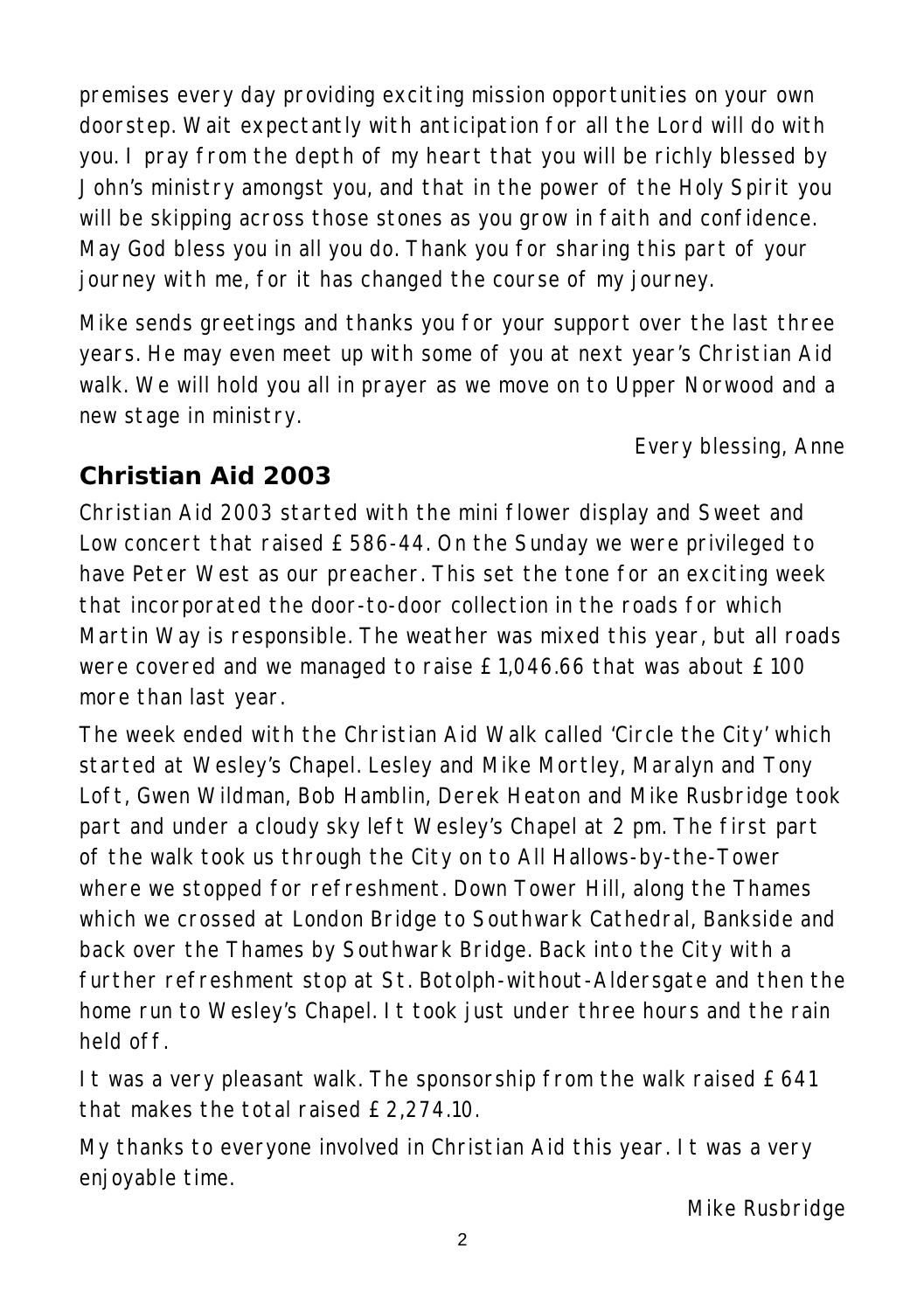## **Church Council And AGM**

At our AGM in June we wove a large piece of fabric to demonstrate the importance of everyone being involved in the life of the church. Every person who is a part of our church in any way adds his or her own unique contribution to the corporate life of this church. Remove one thread and the pattern changes - add new threads and the design is enriched every time. Each minister also adds his or her own unique contribution to the pattern and design of this church.

The business side of our AGM was rather disappointing. There were no nominations for either the leadership team or representatives to Church Council. This leaves both groups very short, which not only places a lot of work on a few people, but one resignation and we will not be constitutionally correct for a Church Council. It is vitally important that all activities and all ages are represented in the leadership and management of the church so that we can cater for everyone's needs. The Church Council is also the main communication network of the church, feeding in the needs and concerns of the people and then reporting back the discussion and decisions taken. Please give serious and prayerful consideration to this matter.

At the Church Council we speedily cleared a number of small matters either dealing with them or passing them on to other committees! Derek Heaton informed us of helpful changes in Churches Together committee meetings and Mike Mortley was given authority to proceed further with the improvements to the sound system. Mike Rusbridge was thanked for his work. A new church directory is on the way, and Brenda is collating dates of meetings for next year so that a new Church Diary can be produced. The main item on the agenda was Safeguarding. Letters have been sent out to everyone working with children and young people and also to all office holders in order that we can get up to date with the signing of declarations and training. All key holders have now signed declarations and outside lettings do this automatically, so we are well on the way to getting this matter in order. We also received offers of help for a number of tasks:

Tony Loft - Christian Aid Co-ordinator Ted Ashwood - Envelope scheme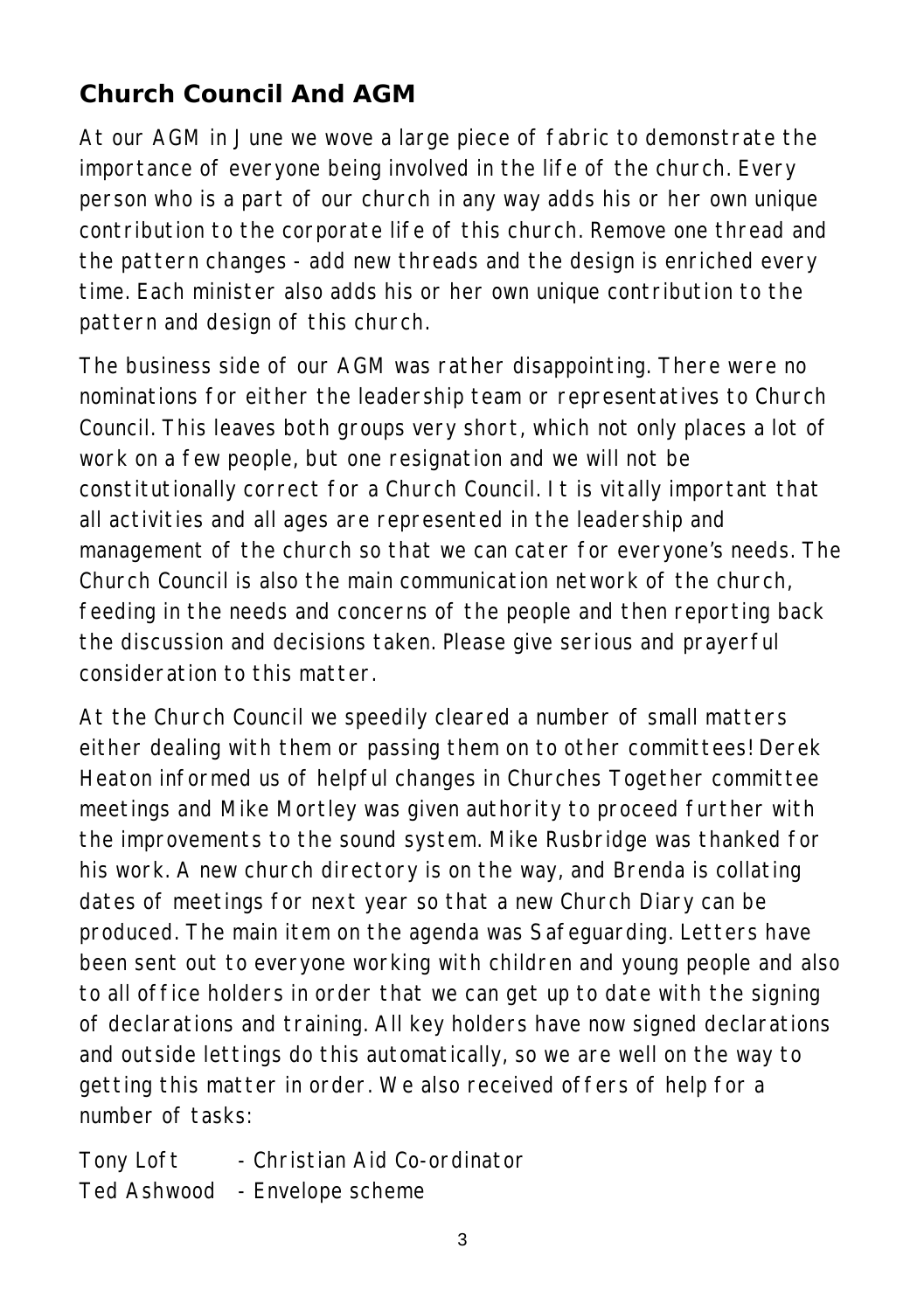Anne-Marie Pallister - Flower Group Co-ordinator Rosemary Keen - offered to keep outside notice board up to date Gwen Wildman and Abby Loft offered to assist with Child Protection issues

Thank you to everyone for being so willing to take on extra tasks

*Anne Rusbridge*

## **The Church In Kenya**

Kenya was a centre of African-Arab culture from the 10th century. At the end of the 19th century, along with Zanzibar and Uganda, it was assigned to the English sphere of influence and in 1920 was annexed to the crown and declared a British Crown Colony..

Kenya's first contact with Christianity was in AD 1498 when Vasco de Gama, the Portuguese explorer, landed at Malindi Bay. But although the Portuguese remained in the area for over two centuries nothing is known of Christian work then and when the first Catholic missionaries of the modern era began work in Mombasa in 1890 the only Christians they found were about fifty Goans in Mombasa itself. Protestant mission work began with a chain of mission centres founded in 1844 by a Church Missionary Society missionary, the Rev Ludwig Krapf,a German Lutheran, and his colleague the Rev John Rebmann.

Back in Europe in 1860 publication of a book written by Krapf about his travels and work led to the British United Methodists commissioning him to pioneer a new mission, whose object would be to reach the Galla empire that was believed to stretch from Kenya to Ethiopia. This Methodist mission, launched in 1862, suffered a series of disasters over a period of fifty years. Frustrated in the attempt to move inland, the mission setttled at Ribe, barely eight miles from the CMS post at Rabai. At the end of the first year only one missionary, Wakefield, had survived. Sir Bartle Frere, governor of Bombay in India and a convinced evangelical Christian, brought soon after a new vision of missionary work. While in East Africa to sign a treaty ending the slave trade he examined the state of the missions and recommended that CMS and the Methodists should take an active part in opposing slavery and the slave trade. CMS founded Freretown in 1875 to house the freed slaves from Mombasa Island. Out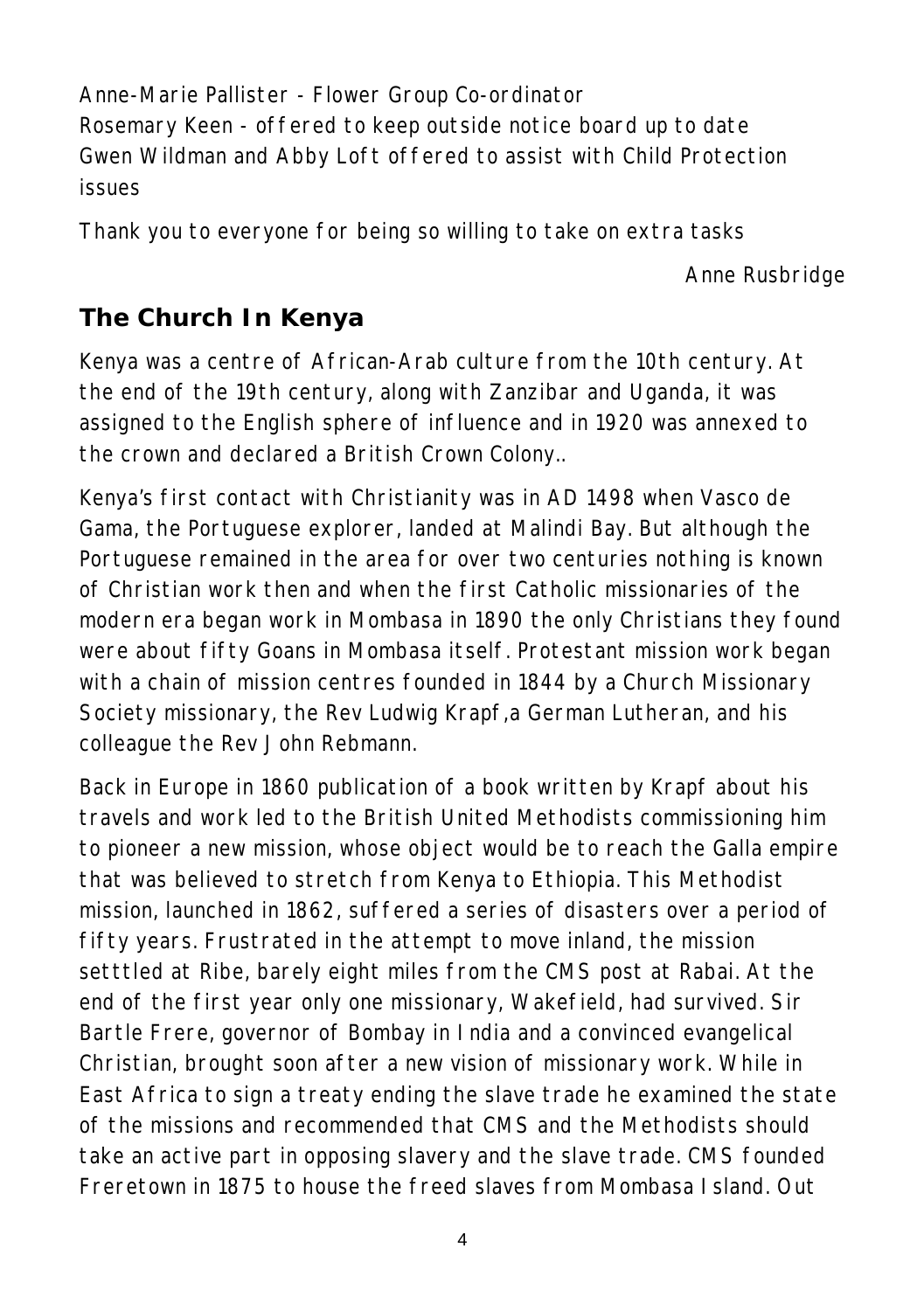of Freretown and other communities of ex-slaves came Kenya's first schools, the first African teachers and evangelists, and in 1885 the first ordained ministers. By 1890, there were about 2000 baptised Anglicans and a few Methodists, Kenya's first form of organised and enduring Christianity.

The Christian community is 38 per cent Protestant and 28 per cent Catholic, and the Anglican Church is the largest Protestant denomination, followed by the increasingly significant Pentecostal Church. The Methodist Church in Kenya became autonomous in 1967.

Current challenges for the Church include the theological training of leaders, outreach to pastoralist and unreached Islamic people groups; ministry to young people (60 percent of the population is under 20 years old); urban ministry, especially among poor people living in informal settlements; issues of justice and peace, and the HIV/AIDS epidemic which is believed to affect up to 20 per cent of the population in many areas.

#### **Facts and figures**

Population: 29,549,000 (1999)

Ethnic groups: Kikuyu, Luyia,Luo, Masai, Kalenjin, Kamba, Meru, Gusii, Embu and Indian and Arab minorities

Capital: Nairobi

Languages: English, Swahili, numerous indigenous languages

Religions: 73% Christian, 6% Muslim, 1% traditional religions

Infant mortality rate: 75 per 1000

Life expectancy at birth: 52 years (1998)

Literacy: 77% can read and write age 15 and over

Although the official language of Kenya is English, Swahili is the national language. It is based on African Bantu languages with a smattering of Arabic, Portuguese and English words thrown in and Angelina (from Ruxley church) recently provided the Ruxley magazine editor with the following: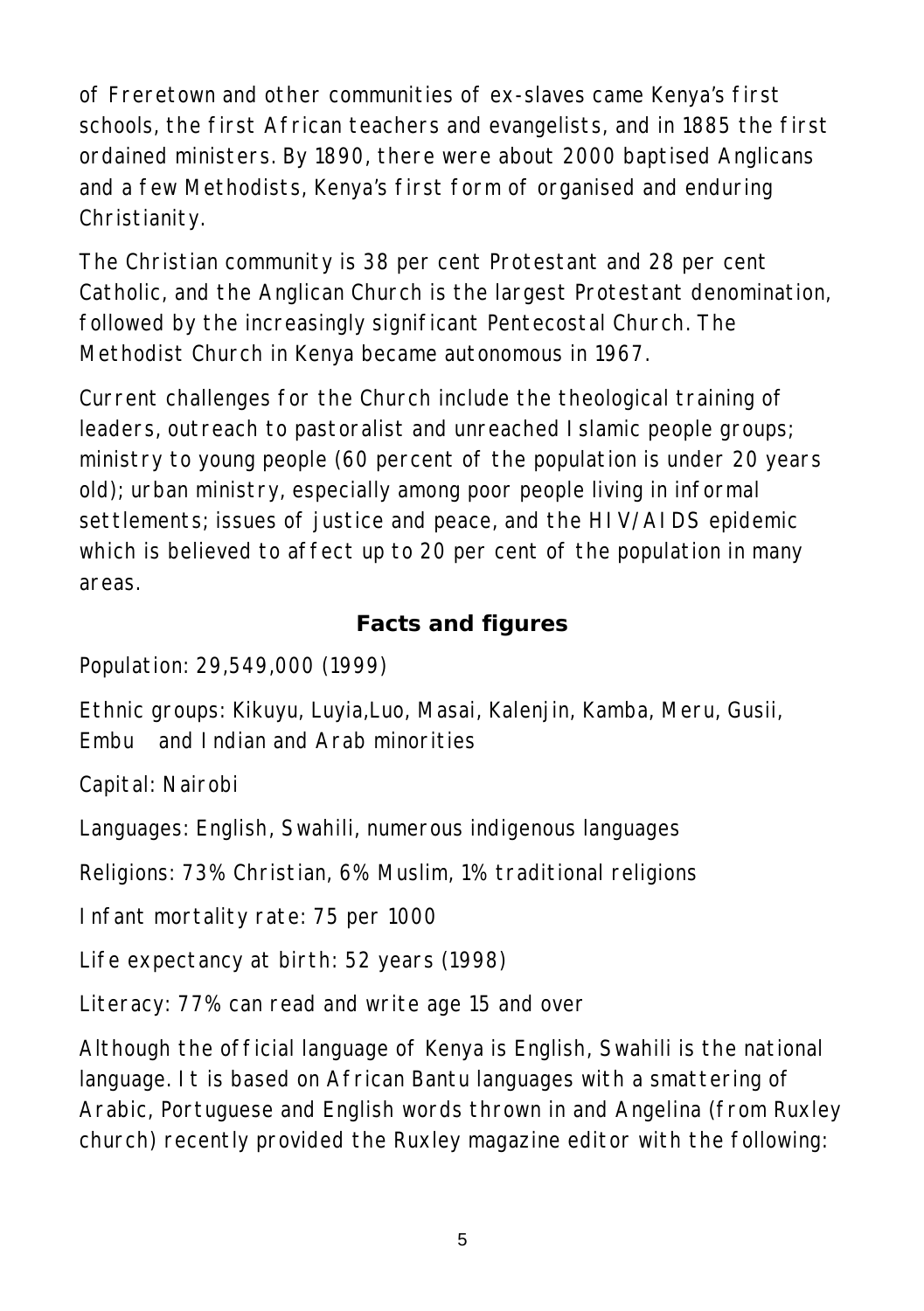#### **Sala Ya Bwana: The Lord's Prayer In Swahili**

| Baba yetu ulie mbinguni           | Our Father in Heaven          |
|-----------------------------------|-------------------------------|
| Jina lako litukuzwe               | Hallowed be your name         |
| Ufalme wako ufike                 | Your Kingdom come             |
| Utakalo lifanyike                 | Your will be done             |
| Duniani kama mbinguni             | On Earth as in Heaven         |
| Utupe leo mkate wetu wa kila siku | Give us today our daily bread |
| Utusamehe makosa yetu             | Forgive us our sins           |
| Kama tunavyo wasamea waliotukose  | As we forgive those who err   |
|                                   | against us                    |
| Usitutie katika kisa wasi         | Take us not into temptation   |
| Lakini utuoke maovuni             | But deliver us from evil      |
| Milele na milele                  | Forever and ever              |
| Amina                             | Amen                          |

#### **He who forgives ends the quarrel**

*African proverb*

#### **Lending Time**

#### New Volunteer Opportunities With Merton Libraries

New volunteer opportunities have recently been launched in Merton Libraries. The options are varied. In Raynes Park, for instance, we need volunteers to help run computer and Internet sessions for absolute beginners, and in Morden we also need people to help with children's reading activities and family activity mornings.

 Volunteers can be all ages and for most jobs you don't need any particular skills. We endeavour to find volunteer jobs for everyone who applies.

 There are opportunities in all seven Merton libraries and the Heritage Centre, with the double aim of providing rewarding volunteering and adding value to the service the library offers to its local community.

The project, part of a nationwide pilot, is run by CSV (Community Service Volunteers), the UK's leading volunteer agency, under the name of 'Lending Time'. If you might consider volunteering or if you'd like to know more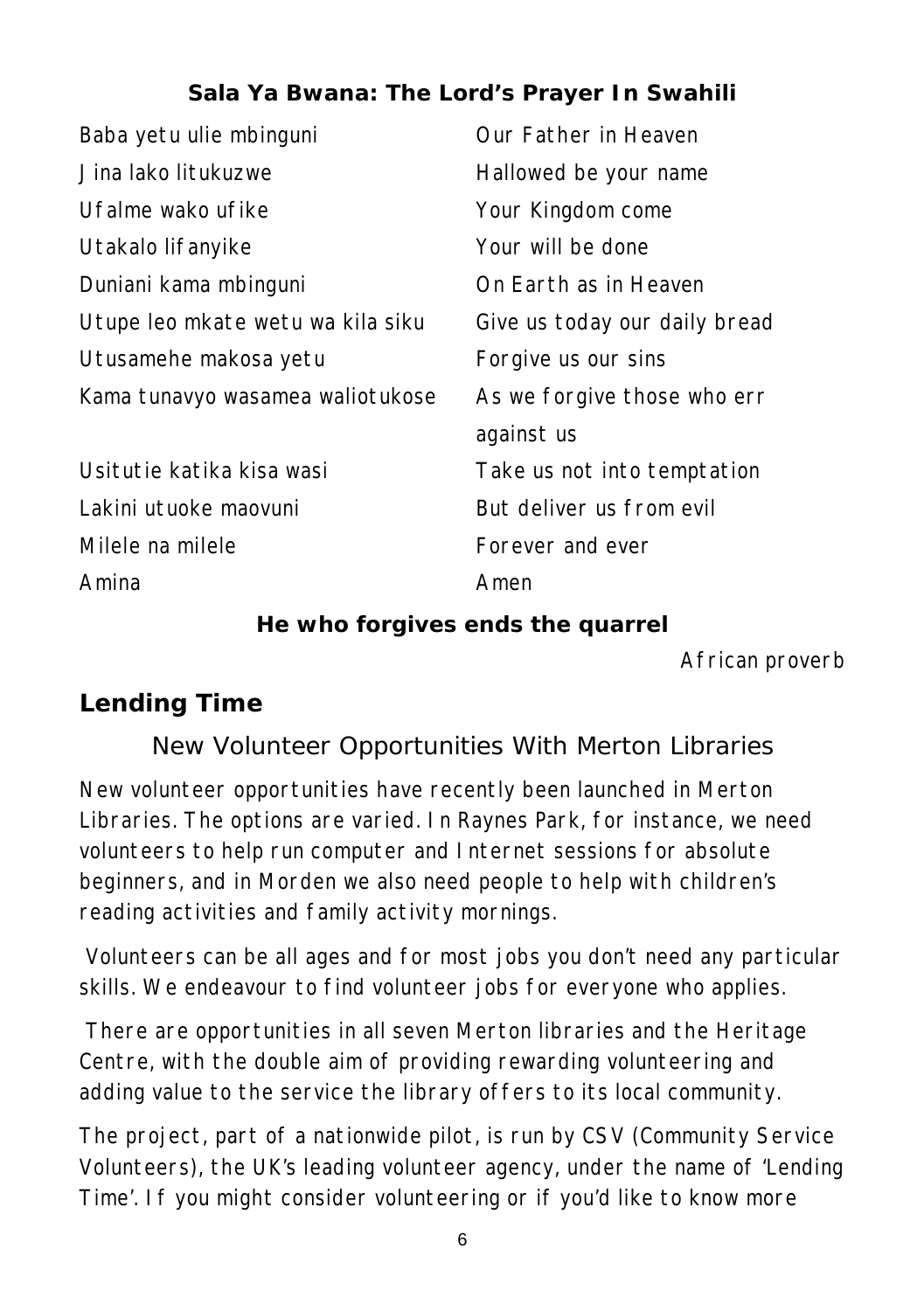about the project, I'd love to hear from you. You can contact me, Andrew Chadwick at Mitcham Library, London Rd, Mitcham, CR4 2YR or email achadwick@csv.org.uk.

# **Anyone for football?**

Raynes Park Methodist Church Football Club plays in the SACFL League. At the end of this year's season, their first, they finished mid-table and are hoping to fight for promotion next year. The team has been a great way for Christians to share their faith with guys from the local community and many good friendships have been made. They are always looking for new players. Anyone keen to join them should contact Andy Frost on 07958 607797.

# **Update On Basketball & Multisports Court Project**

A recent update on the progress of this project [at the back of Poplar Primary School] reveals that about £46,000 has been raised so far. The main promise has been £20,000 from the London Marathon Charitable Trust. A further £2,000 has been promised by another Trust. In addition, Poplar School have raised about £6,000 and the Church some £8,000. Peter Leech, the Project Co-ordinator writes that "the total required is in the region of £75,000 so we are not yet near enough to initiate construction and we are still actively fund-raising". In April they had a basketball shoot in Morden Centre and since then a Gift Day. Peter has promised to keep me in touch with future fund-raising events [I guess a lot of us pass the Baptist Church on our shopping expeditions] so watch this space!

--o0o--

Going to church doesn't make you a Christian any more than standing in a garage makes you a motor mechanic

Realise that red traffic lights can sometimes help us to become more real, spiritual people and that we may in the end achieve more by going deeper than always being tireless activists

*Ted Lankester of Mildmay Mission Hospital in a 1995 Newsletter*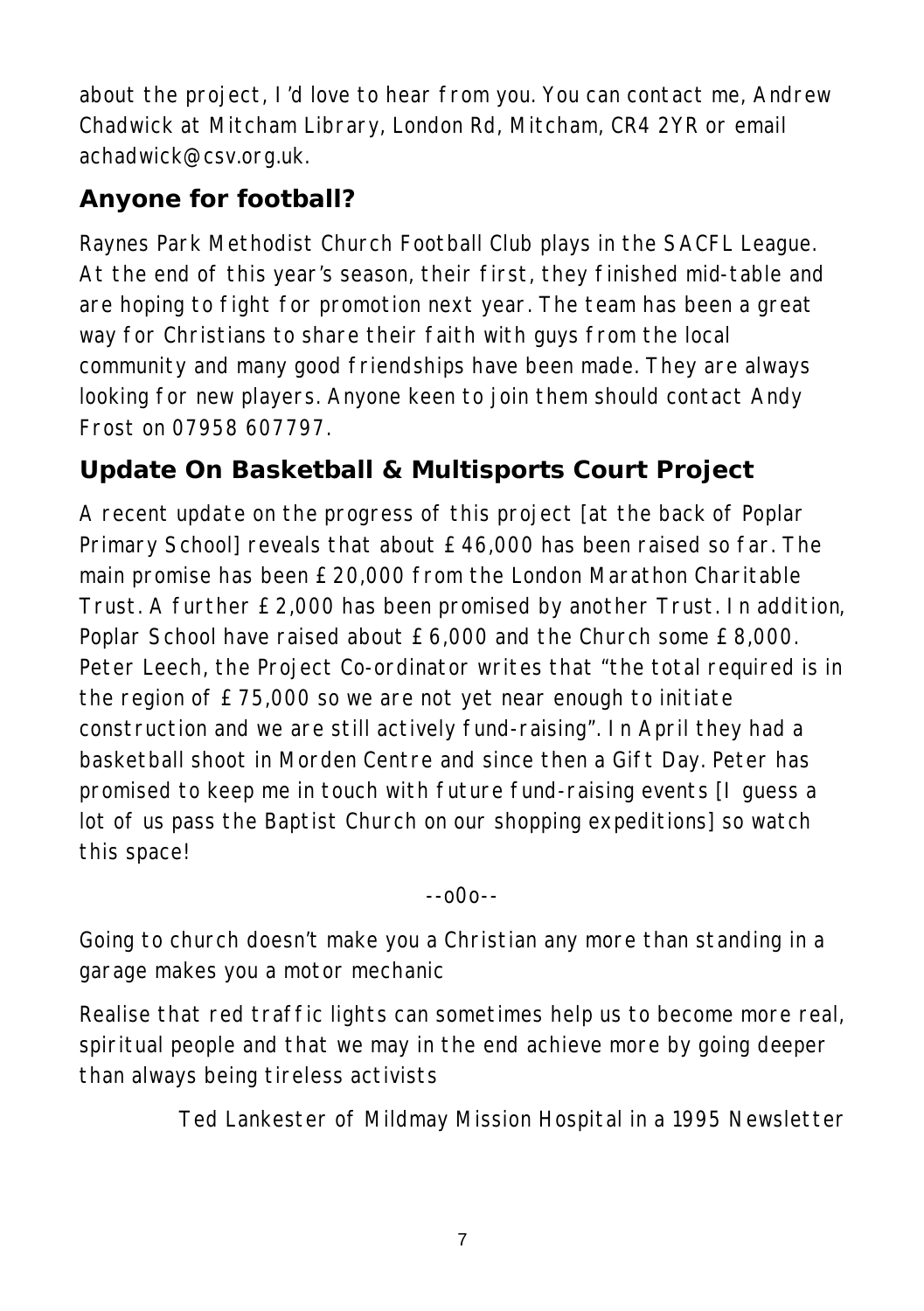## **Circuit Celebration Of John Wesley's Birth**

Are you coming on Sunday 6 July? Ruxley Church in Ruxley Lane, Ewell have been chosen as the hosts for this Circuit event and will hold an open air service in their grounds and car park. (Inside if wet). The Reverend Dr Rob Frost will speak on 'Wesley and his relevance today'.

The afternoon starts at 12.30 with a picnic (bring your own) followed by the service at 2pm. As well as Circuit Members, other churches in the area are also being invited as well as some representatives from the local community.

## **The Church Band And Its Music**

During our time of worship we find different ways to talk to God and to listen to him. Music helps us to celebrate God's glory in a spiritually uplifting way, adding strength to the words that are being sung. For many of us music is one of the best ways in which to worship God. Music has many moods from joyful dance to reflective prayer and can move us in a way that words alone cannot. For some of us words actually mean more when put to music.

We are very fortunate at Martin Way to have some talented musicians, and they can usually be seen playing in the church band at Family Services and some other services. The music is mostly taken from Mission Praise, which contains many of the best-known worship songs. These worship songs have a modern style and contemporary lyrics that just call out for different instruments such as guitar, drums, flutes, clarinets, piano, violins and more. Of course hymns are still important but many are very old now and were originally written to be modern and contemporary too. So it is nice to see new music still coming into worship. Different music appeals to different people, and there are many different people in church. The band normally gathers a little earlier on a Sunday morning for a quick run through. Then it's straight into the service. People might think that there is much rehearsing - there is not, they are just good! Anyone who is musical can join in so if we are not aware of your talent and you would like to play in church please let Janet Hamblin know.

*Colin Smith*